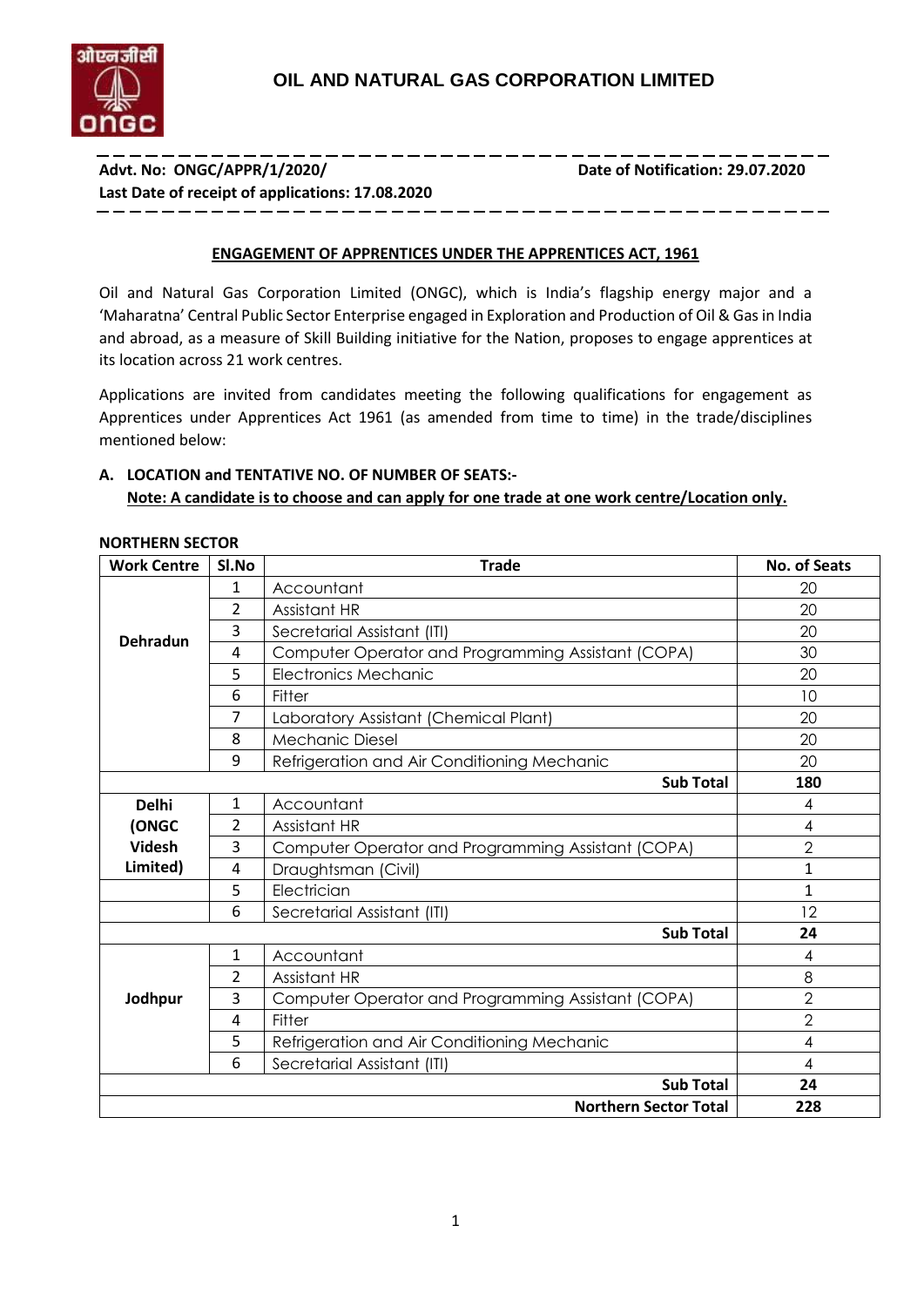## **MUMBAI SECTOR**

| <b>Work Centre</b> | Sl.No          | <b>Trade</b>                                                 | <b>No. of Seats</b> |
|--------------------|----------------|--------------------------------------------------------------|---------------------|
|                    | 1              | Accountant                                                   | 63                  |
|                    | $\overline{2}$ | Assistant HR                                                 | 113                 |
|                    | 3              | Computer Operator and Programming Assistant (COPA)           | 86                  |
|                    | 4              | <b>Mechanic Diesel</b>                                       | 10                  |
|                    | 5              | Draughtsman (Civil)                                          | 6                   |
|                    | 6              | Electrician                                                  | 17                  |
|                    | $\overline{7}$ | <b>Electronics Mechanic</b>                                  | 16                  |
| <b>Mumbai</b>      | 8              | Information & Communication Technology System<br>Maintenance | 31                  |
|                    | 9              | Instrument Mechanic                                          | 14                  |
|                    | 10             | Laboratory Assistant (Chemical Plant)                        | 15                  |
|                    | 11             | Library Assistant                                            | $\overline{7}$      |
|                    | 12             | Mechanic (Motor Vehicle)                                     | $\mathfrak{S}$      |
|                    | 13             | Plumber                                                      | 6                   |
|                    | 14             | Refrigeration and Air Conditioning Mechanic                  | 13                  |
|                    | 15<br>16       | Secretarial Assistant (ITI)<br>Welder (Gas and Electric)     | 69                  |
|                    | 9              |                                                              |                     |
|                    |                | <b>Sub Total</b>                                             | 478                 |
|                    | 1              | Accountant                                                   | $\mathbf{2}$        |
|                    | $\overline{2}$ | Assistant HR                                                 | 6                   |
| Goa                | 3              | Computer Operator and Programming Assistant (COPA)           | 6                   |
|                    | 4              | Laboratory Assistant (Chemical Plant)                        | 1                   |
|                    | 5              | Draughtsman (Civil)                                          | $\mathbf{1}$        |
|                    |                | <b>Sub Total</b>                                             | 16                  |
|                    | 1              | Accountant                                                   | $\overline{7}$      |
|                    | $\overline{2}$ | Assistant HR                                                 | 14                  |
|                    | 3              | Secretarial Assistant (ITI)                                  | 6                   |
|                    | 4              | Computer Operator and Programming Assistant (COPA)           | 4                   |
|                    | 5              | Electrician                                                  | 25                  |
|                    | 6              | <b>Electronics Mechanic</b>                                  | 6                   |
|                    | 7              | Fitter                                                       | 40                  |
| Hazira             | 8              | Instrument Mechanic                                          | 12                  |
|                    | 9              | Laboratory Assistant (Chemical Plant)                        | 8                   |
|                    | 10             | Machinist                                                    | 9                   |
|                    | 11             | Mechanic (Motor Vehicle)                                     | $\overline{4}$      |
|                    | 12             | <b>Mechanic Diesel</b>                                       | 20                  |
|                    | 13             | Refrigeration and Air Conditioning Mechanic                  | $\sqrt{5}$          |
|                    | 14             | Welder                                                       | $\overline{2}$      |
|                    |                | <b>Sub Total</b>                                             | 162                 |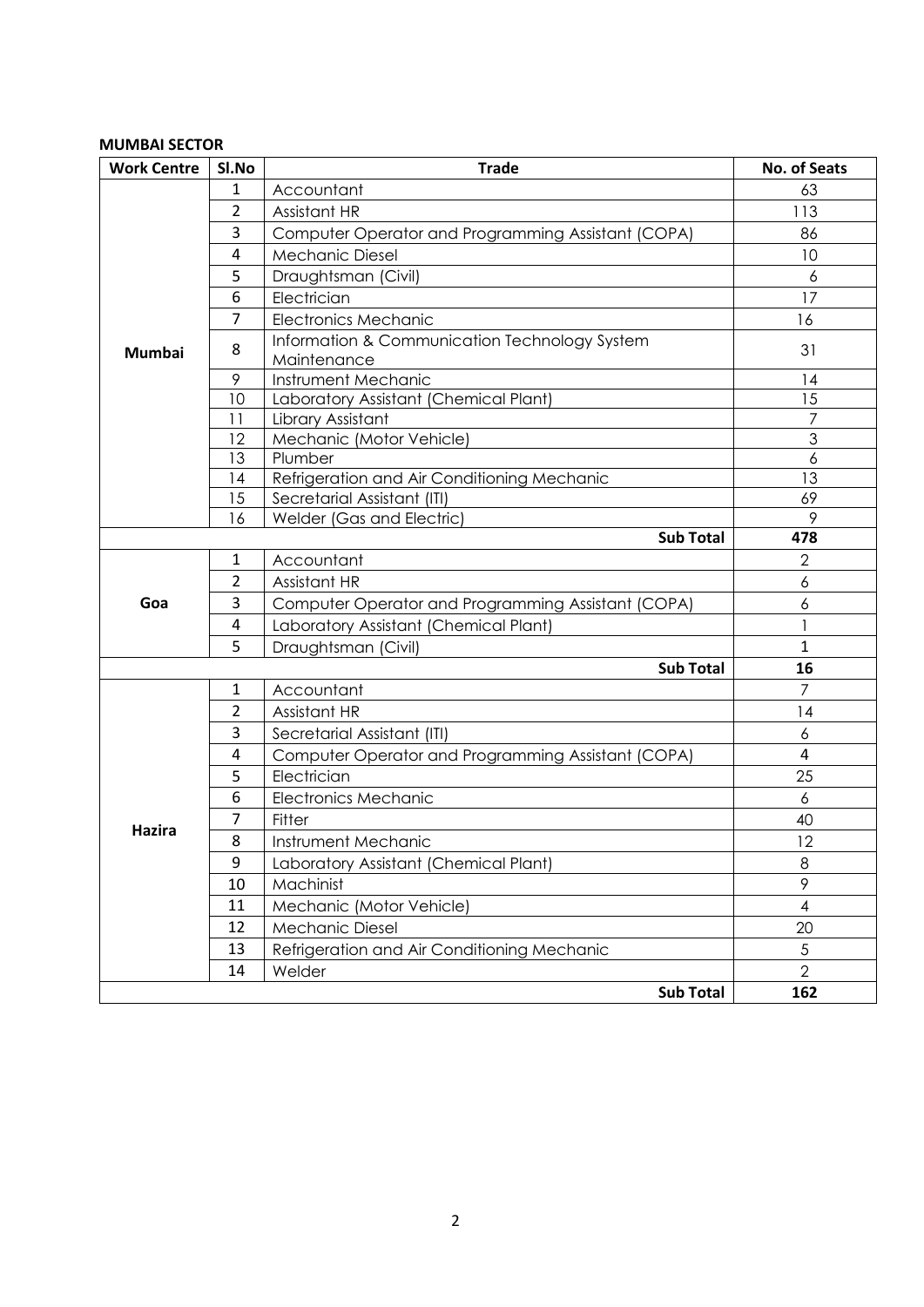|             | 1  | Accountant                                                   | 6              |
|-------------|----|--------------------------------------------------------------|----------------|
|             | 2  | Assistant HR                                                 | 12             |
|             | 3  | Secretarial Assistant (ITI)                                  | 10             |
|             | 4  | Computer Operator and Programming Assistant (COPA)           | 5              |
|             | 5  | Electrician                                                  | 25             |
|             | 6  | <b>Electronics Mechanic</b>                                  | $\overline{2}$ |
| <b>Uran</b> |    | Fitter                                                       | 20             |
| 8           |    | Instrument Mechanic                                          |                |
|             | 9  | Information & Communication Technology System<br>Maintenance | 3              |
|             | 10 | Laboratory Assistant (Chemical Plant)                        | 10             |
|             | 11 | Machinist                                                    | 3              |
|             | 12 | <b>Mechanic Diesel</b>                                       | 3              |
|             | 13 | Welder                                                       | $\mathcal{P}$  |
|             |    | <b>Sub Total</b>                                             | 108            |
|             |    | <b>Mumbai Sector Total</b>                                   | 764            |

#### **WESTERN SECTOR**

| <b>Work Centre</b> | <b>Trade</b><br>Sl.No |                                                              |                          |  |
|--------------------|-----------------------|--------------------------------------------------------------|--------------------------|--|
|                    | 1                     | Accountant                                                   | 10                       |  |
|                    | $\overline{2}$        | Assistant HR                                                 | 20                       |  |
|                    | 3                     | Computer Operator and Programming Assistant (COPA)           | 10                       |  |
|                    | 4                     | Draughtsman (Civil)                                          | $\overline{4}$           |  |
|                    | 5                     | Electrician                                                  | 20                       |  |
| Cambay             | 6                     | <b>Electronics Mechanic</b>                                  | 10                       |  |
|                    | 7                     | Fitter                                                       | 20                       |  |
|                    | 8                     | Instrument Mechanic                                          | 10                       |  |
|                    | 9                     | Laboratory Assistant (Chemical Plant)                        | $\overline{4}$           |  |
|                    | 10                    | Machinist                                                    | 10                       |  |
|                    | 11                    | <b>Mechanic Diesel</b>                                       | 10                       |  |
|                    | 12                    | Welder                                                       | 4                        |  |
|                    | 132                   |                                                              |                          |  |
|                    | $\mathbf{1}$          | Secretarial Assistant (ITI)                                  | 20                       |  |
|                    | $\overline{2}$        | Computer Operator and Programming Assistant (COPA)           | 30                       |  |
|                    | 3                     | Electrician                                                  | 12                       |  |
|                    | 4                     | <b>Electronics Mechanic</b>                                  | 22                       |  |
|                    | 5                     | Fitter                                                       | 4                        |  |
|                    | 6                     | Instrument Mechanic                                          | 8                        |  |
| Vadodara           | $\overline{7}$        | Information & Communication Technology System<br>Maintenance | 24                       |  |
|                    | 8                     | Laboratory Assistant (Chemical Plant)                        | 4                        |  |
|                    | 9                     | Machinist                                                    | 3                        |  |
|                    | 10                    | Mechanic (Motor Vehicle)                                     | $\overline{4}$           |  |
|                    | 11                    | <b>Mechanic Diesel</b>                                       | $\overline{\mathcal{A}}$ |  |
|                    | 12                    | Refrigeration and Air Conditioning Mechanic                  | 3                        |  |
|                    | 13                    | Welder                                                       | 10                       |  |
|                    |                       | <b>Sub Total</b>                                             | 168                      |  |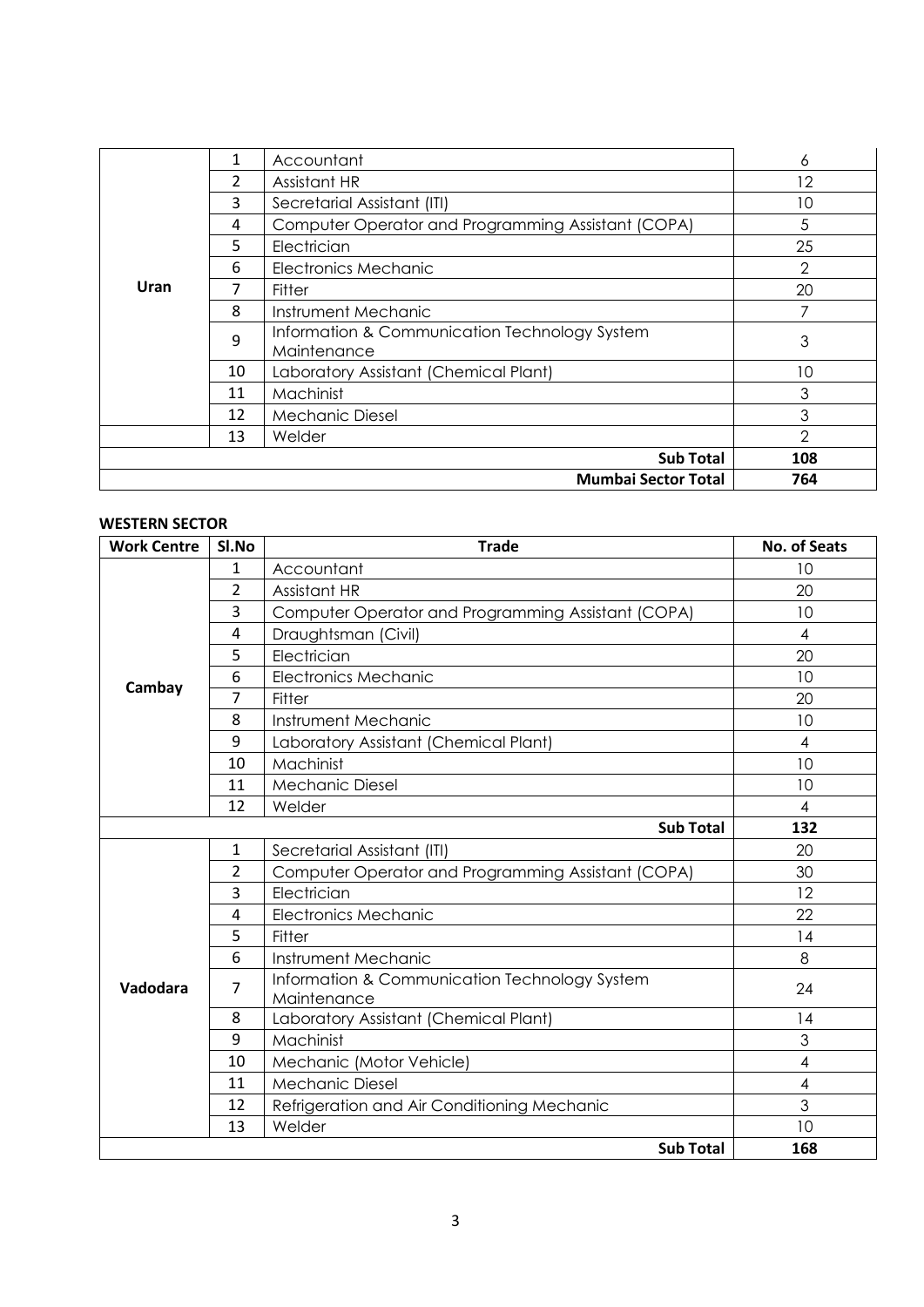|                | 1              | Accountant                                                   | 30             |
|----------------|----------------|--------------------------------------------------------------|----------------|
|                | $\overline{2}$ | Assistant HR                                                 | 25             |
|                | 3              | Computer Operator and Programming Assistant (COPA)           | 25             |
|                | 4              | Draughtsman (Civil)                                          | 8              |
|                | 5              | Electrician                                                  | 50             |
|                | 6              | <b>Electronics Mechanic</b>                                  | 12             |
|                | $\overline{7}$ | Fitter                                                       | 72             |
|                | 8              | Instrument Mechanic                                          | 15             |
| Ankleshwar     | 9              | Information & Communication Technology System<br>Maintenance | 14             |
|                | 10             | Machinist                                                    | 48             |
|                | 11             | Mechanic (Motor Vehicle)                                     | 22             |
|                | 12             | <b>Mechanic Diesel</b>                                       | 52             |
|                | 13             | Surveyor                                                     | 8              |
|                | 14             | Welder                                                       | 21             |
|                | 15             | Computer Science                                             | 6              |
|                | 16             | Electrical                                                   | 35             |
|                | 17             | Electronics                                                  | 6              |
|                | 18             | Mechanical                                                   | 14             |
|                |                | <b>Sub Total</b>                                             | 463            |
|                | 1              | Accountant                                                   | 10             |
|                | $\overline{2}$ | Assistant HR                                                 | 25             |
|                | 3              | Computer Operator and Programming Assistant (COPA)           | 25             |
|                | 4              | Draughtsman (Civil)                                          | $\overline{4}$ |
|                | 5              | Electrician                                                  | 90             |
|                | 6              | <b>Electronics Mechanic</b>                                  | $\overline{4}$ |
|                | $\overline{7}$ | Fitter                                                       | 130            |
| Ahmedabad      | 8              | Instrument Mechanic                                          | 30             |
|                | 9              | Information & Communication Technology System<br>Maintenance | 12             |
|                | 10             | Laboratory Assistant (Chemical Plant)                        | 40             |
|                | 11             | Machinist                                                    | 10             |
|                | 12             | Mechanic (Motor Vehicle)                                     | 10             |
|                | 13             | Mechanic Diesel                                              | 50             |
|                | 14             | Surveyor                                                     | 3              |
|                | 15             | Welder                                                       | 22             |
|                |                | <b>Sub Total</b>                                             | 465            |
|                | $\mathbf{1}$   | Accountant                                                   | 5              |
|                | $\overline{2}$ | Assistant HR                                                 | 25             |
|                | 3              | Computer Operator and Programming Assistant (COPA)           | 15             |
|                | 4              | Draughtsman (Civil)                                          | 5              |
|                | 5              | Electrician                                                  | 65             |
| <b>Mehsana</b> | 6              | Fitter                                                       | 90             |
|                | 7              | Instrument Mechanic                                          | 15             |
|                | 8              | Information & Communication Technology System<br>Maintenance | 31             |
|                | 9              | Laboratory Assistant (Chemical Plant)                        | 15             |
|                | 10             | Machinist                                                    | 10             |
|                | 11             | Mechanic (Motor Vehicle)                                     | 5              |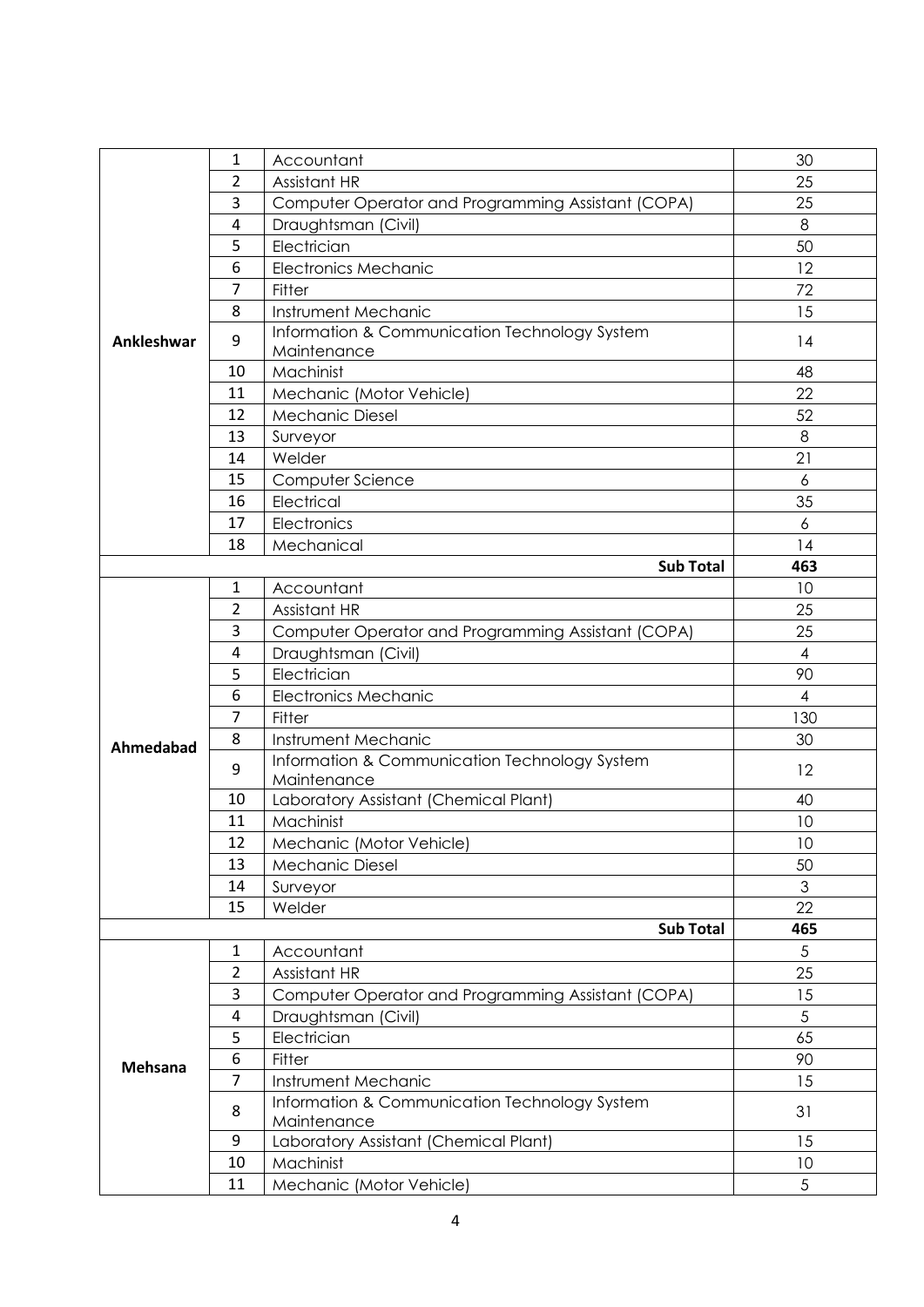| 12 | <b>Mechanic Diesel</b>      | 40   |
|----|-----------------------------|------|
| 13 | Surveyor                    |      |
| 14 | Welder                      | 25   |
|    | <b>Sub Total</b>            | 351  |
|    | <b>Western Sector Total</b> | 1579 |

|                | Sl.No          | <b>Trade</b>                                       | No. of Seats   |
|----------------|----------------|----------------------------------------------------|----------------|
|                | 1              | Accountant                                         | 5              |
|                | 2              | Assistant HR                                       | 10             |
|                | 3              | Electrician                                        | 27             |
|                | 4              | Fitter                                             | 53             |
|                | 5              | Instrument Mechanic                                | 12             |
| Jorhat         | 6              | Laboratory Assistant (Chemical Plant)              | 6              |
|                | 7              | Mechanic (Motor Vehicle)                           | 18             |
|                | 8              | <b>Mechanic Diesel</b>                             | 10             |
|                | 9              | Surveyor                                           | 5              |
|                | 10             | Welder                                             | 10             |
|                |                | <b>Sub Total</b>                                   | 156            |
|                | 1              | Accountant                                         | 3              |
|                | 2              | Assistant HR                                       | 3              |
|                | 3              | Secretarial Assistant (ITI)                        | 10             |
|                | $\overline{4}$ | Computer Operator and Programming Assistant (COPA) |                |
|                | 5              | Draughtsman (Civil)                                |                |
| <b>Silchar</b> | 6              | Electrician                                        | 6              |
|                | 7              | Fitter                                             | 8              |
|                | 8              | Instrument Mechanic                                |                |
|                | 9              | Machinist                                          | $\overline{2}$ |
|                | 10             | <b>Mechanic Diesel</b>                             | 8              |
|                | 11             | Welder                                             | 6              |
|                |                | <b>Sub Total</b>                                   | 49             |
|                | 1              | Accountant                                         | 14             |
|                | 2              | Assistant HR                                       | 90             |
|                | 3              | Computer Operator and Programming Assistant (COPA) | 20             |
|                | 4              | Draughtsman (Civil)                                | $\overline{2}$ |
|                | 5              | Electrician                                        | 50             |
|                | 6              | <b>Electronics Mechanic</b>                        | 10             |
|                | 7              |                                                    |                |
|                | 8              | Fitter<br>Instrument Mechanic                      | 60<br>10       |
|                |                | Information & Communication Technology System      |                |
| Nazira &       | 9              | Maintenance                                        | 20             |
| Sivasagar      | 10             | Laboratory Assistant (Chemical Plant)              | 10             |
|                | 11             | Machinist                                          | 10             |
|                | 12             | Mechanic (Motor Vehicle)                           | 4              |
|                | 13             | Mechanic Diesel                                    | 50             |
|                | 14             | Refrigeration and Air Conditioning Mechanic        | $\overline{2}$ |
|                | 15             | Surveyor                                           | $\overline{4}$ |
|                | 16             | Welder                                             | 20             |
|                | 17             | Civil                                              | 20             |
|                |                |                                                    |                |
|                |                |                                                    |                |
|                | 18             | Electrical                                         | 35             |
|                | 19             | Electronics                                        | 25             |
|                | 20             | Mechanical<br><b>Sub Total</b>                     | 55<br>511      |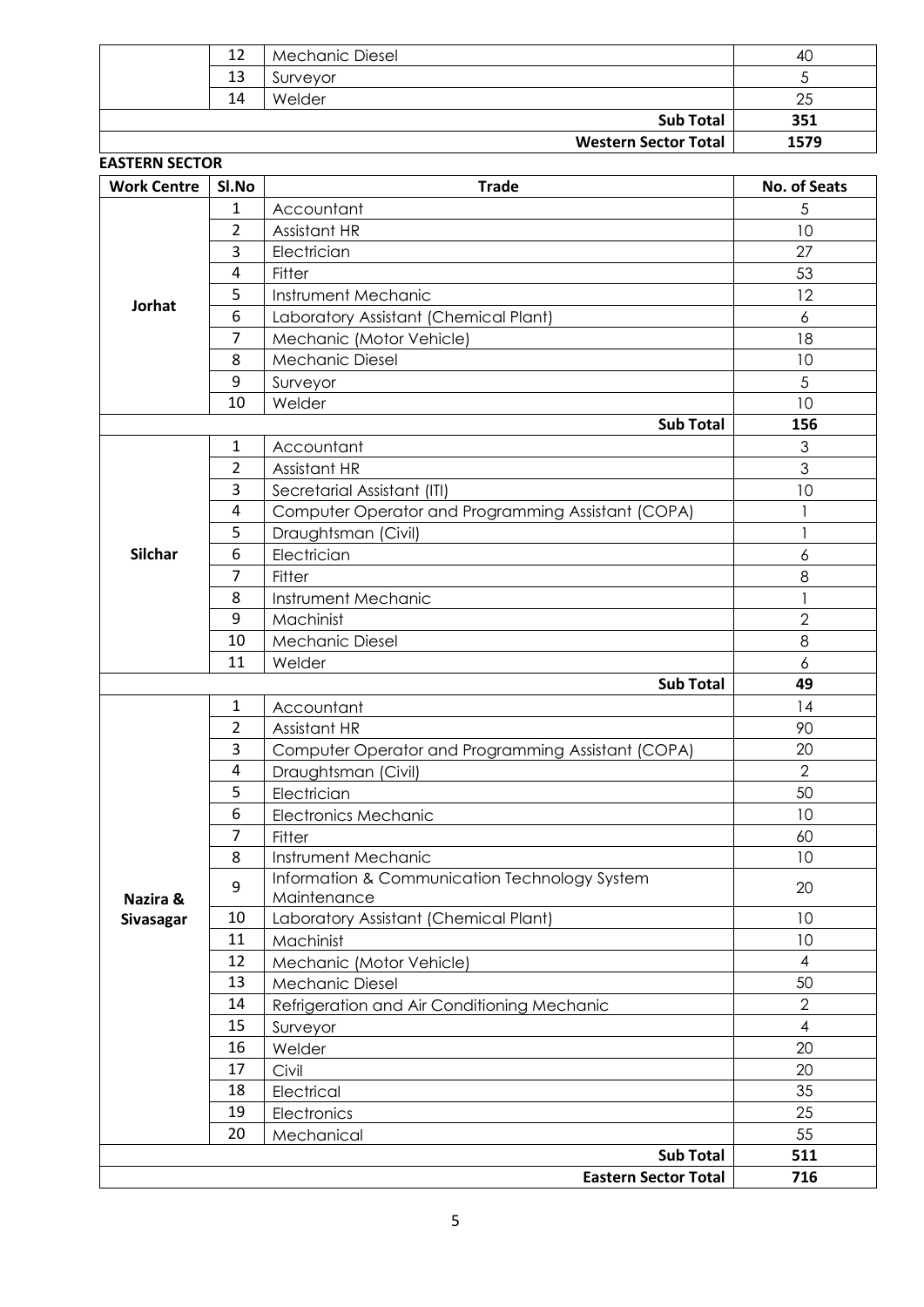### **SOUTHERN SECTOR**

| <b>Work Centre</b> | SI.No          | <b>Trade</b>                                       | No. of Seats             |
|--------------------|----------------|----------------------------------------------------|--------------------------|
|                    | 1              | Accountant                                         | 10                       |
|                    | 2              | Assistant HR                                       | 50                       |
| Chennai            | 3              | Electrician                                        | 6                        |
|                    | 4              | <b>Electronics Mechanic</b>                        | 6                        |
|                    |                | <b>Sub Total</b>                                   | 72                       |
|                    | 1              | Accountant                                         | $\overline{2}$           |
|                    | 2              | Assistant HR                                       | $\overline{4}$           |
|                    | 3              | Computer Operator and Programming Assistant (COPA) | 5                        |
|                    | 4              | Draughtsman (Civil)                                | 3                        |
|                    | 5              | Electrician                                        | 10                       |
|                    | 6              | <b>Electronics Mechanic</b>                        | $\overline{\mathcal{A}}$ |
|                    | 7              | Fitter                                             | 10                       |
| <b>Kakinada</b>    | 8              | Instrument Mechanic                                | $\overline{4}$           |
|                    | 9              | <b>Mechanic Diesel</b>                             | $\overline{2}$           |
|                    | 10             | Refrigeration and Air Conditioning Mechanic        | $\overline{2}$           |
|                    | 11             | Civil                                              | 3                        |
|                    | 12             | Electrical                                         | 3                        |
|                    | 13             | Electronics                                        | 3                        |
|                    | 14             | Mechanical                                         | 3                        |
|                    |                | <b>Sub Total</b>                                   | 58                       |
|                    | 1              | Accountant                                         | 10                       |
|                    | $\overline{2}$ | Assistant HR                                       | 40                       |
| Rajahmundry        | 3              | Computer Operator and Programming Assistant (COPA) | 5                        |
|                    | 4              | Draughtsman (Civil)                                | 5                        |
|                    | 5              | Electrician                                        | 60                       |
|                    | 6              | <b>Electronics Mechanic</b>                        | 8                        |
|                    | 7              | Fitter                                             | 60                       |
|                    | 8              | Instrument Mechanic                                | 8                        |
|                    |                | Information & Communication Technology System      |                          |
|                    | 9              | Maintenance                                        | 5                        |
|                    | 10             | Laboratory Assistant (Chemical Plant)              | 13                       |
|                    | 11             | Machinist                                          | $\overline{\mathcal{A}}$ |
|                    | 12             | Mechanic (Motor Vehicle)                           | $\overline{4}$           |
|                    | 13             | <b>Mechanic Diesel</b>                             | 60                       |
|                    | 14             | Refrigeration and Air Conditioning Mechanic        | 6                        |
|                    | 15             | Welder                                             | 20                       |
|                    |                | <b>Sub Total</b>                                   | 308                      |
|                    | 1              | Accountant                                         | 8                        |
|                    | 2              | Assistant HR                                       | 25                       |
|                    | 3              | Computer Operator and Programming Assistant (COPA) | $\overline{7}$           |
|                    | 4              | Draughtsman (Civil)                                | 5                        |
|                    | 5              | Electrician                                        | 20                       |
|                    | 6              | <b>Electronics Mechanic</b>                        | 5                        |
| <b>Karaikal</b>    | 7              | Fitter                                             | 30                       |
|                    | 8              | Instrument Mechanic                                | 6                        |
|                    |                | Information & Communication Technology System      |                          |
|                    | 9              | Maintenance                                        | 5                        |
|                    | 10             | Machinist                                          | 20                       |
|                    | 11             | Mechanic (Motor Vehicle)                           | 3                        |
|                    | 12             | <b>Mechanic Diesel</b>                             | 20                       |
|                    | 13             | Refrigeration and Air Conditioning Mechanic        | $\overline{7}$           |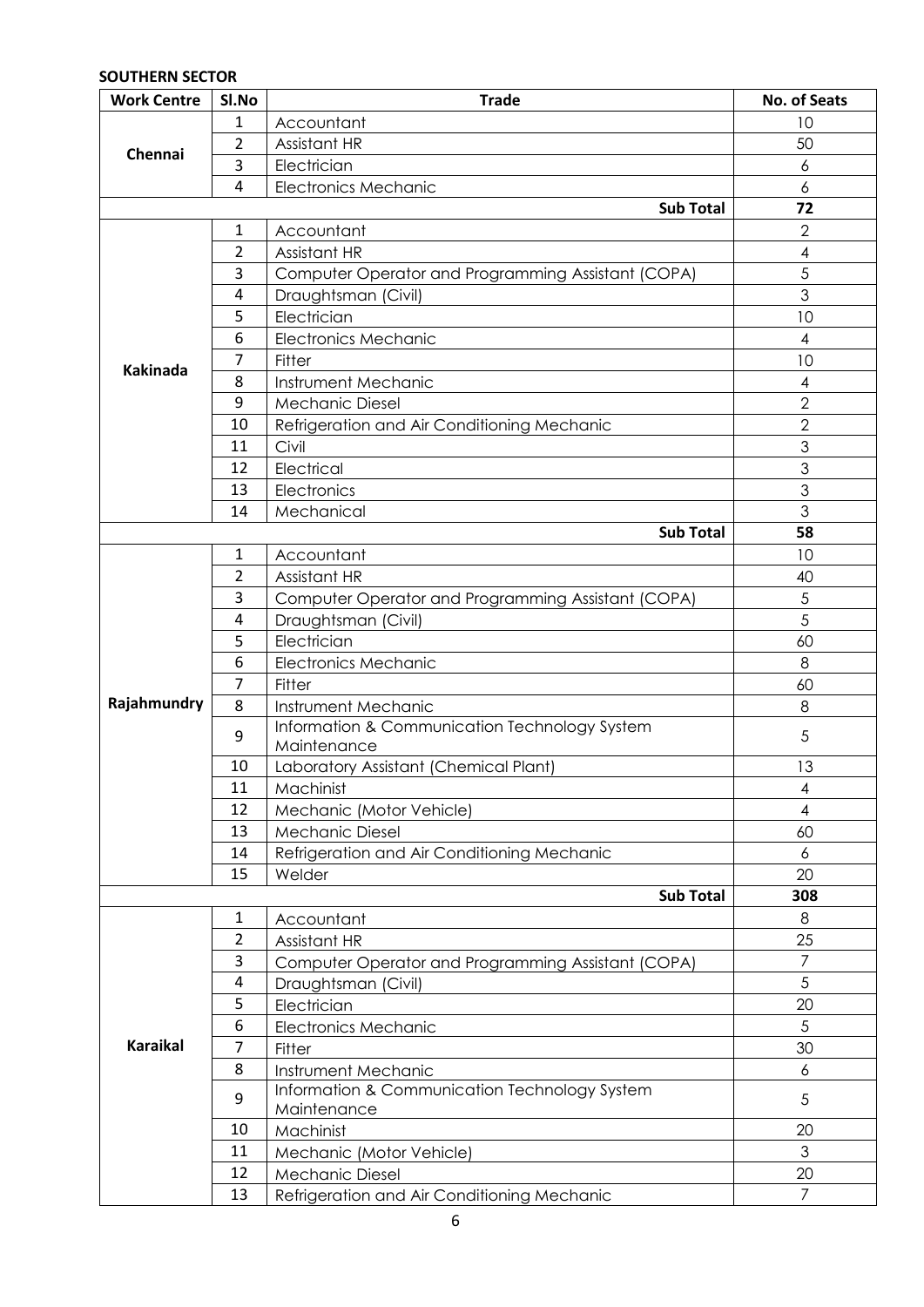| 14 | Welder                       | 5 ا |
|----|------------------------------|-----|
| 15 | Civil                        |     |
| 16 | <b>Computer Science</b>      |     |
| 17 | Electrical                   | 20  |
| 18 | Electronics                  |     |
| 19 | Mechanical                   | 25  |
|    | <b>Sub Total</b>             | 236 |
|    | <b>Southern Sector Total</b> | 674 |

#### **CENTRAL SECTOR**

| <b>Work Centre</b> | SI.No          | <b>Trade</b>                                       | No. of Seats   |
|--------------------|----------------|----------------------------------------------------|----------------|
|                    | 1              | Accountant                                         | 10             |
|                    | $\overline{2}$ | <b>Assistant HR</b>                                | 20             |
|                    | 3              | Secretarial Assistant (ITI)                        | 10             |
|                    | 4              | Computer Operator and Programming Assistant (COPA) | 5              |
|                    | 5              | Draughtsman (Civil)                                | 5              |
| <b>Agartala</b>    | 6              | Electrician                                        | 30             |
|                    | 7              | Fitter                                             | 30             |
|                    | 8              | Machinist                                          | 5              |
|                    | 9              | Mechanic (Motor Vehicle)                           | 30             |
|                    | 10             | Surveyor                                           | 6              |
|                    | 11             | Welder                                             | 12             |
|                    | 163            |                                                    |                |
|                    | $\mathbf{1}$   | Accountant                                         | 5              |
|                    | 2              | Assistant HR                                       | 30             |
|                    | 3              | Computer Operator and Programming Assistant (COPA) | 10             |
| <b>Kolkata</b>     | 4              | Electrician                                        | 3              |
|                    | 5              | Information & Communication Technology System      | 6              |
|                    |                | Maintenance                                        |                |
|                    | 6              | Surveyor                                           | $\overline{4}$ |
|                    |                | <b>Sub Total</b>                                   | 58             |
|                    |                | <b>Central Sector Total</b>                        | 221            |

**Note:** The trades mentioned and number of seats mentioned above are tentative which may change as per requirement of work centre. The candidates desiring to undergo apprenticeship training with ONGC should apply under a sector, for a particular work centre, for a trade through Online Portal www.ongcapprentices.ongc.co.in which shall open from 29.07.2020 1100 HRS till 17.08.2020 1800 HRS.

**Ensure you are eligible for the post applied. Check eligibility from the table at Page 8 Reservation of training places will be as notified in Apprenticeship Rules, 1992 para 5. Please note that each work centre will be engaging apprentices for training from their operational areas. List of work centres and corresponding operational area (states and districts) applicable is enclosed at Annexure 1**

### **B. AGE CRITERIA**

Minimum 18 years and maximum 24 years as on 17.08.2020. That is, the Date of Birth of the Candidate/Applicant should between 17.08.1996 and 17.08.2002.

#### **Concession & Relaxation:**

- I. Upper age is relaxed by 5 years for SC/ST candidates and 3 years for OBC candidates for the trades reserved for them.
- II. Candidates belonging to PwBD categories shall be given age relaxation upto 10 years (upto 15 years for SC/ST and upto 13 years for OBC (Non-Creamy Layer) Candidates)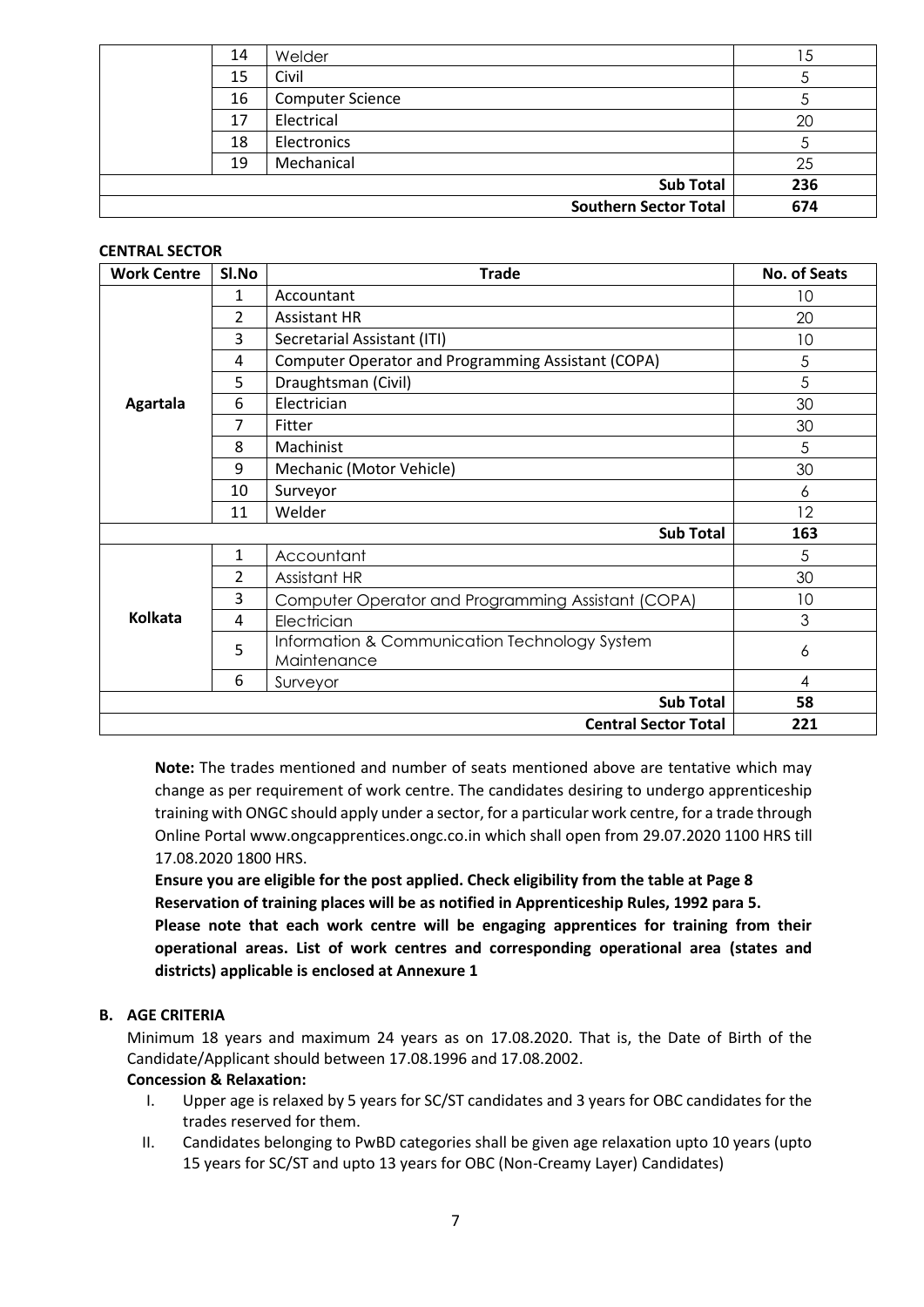#### **C. QUALIFICATION & ELIGIBILITY CRITERIA**

| SI.            | <b>TRADE/DISCIPLINE</b>                        | <b>QUALIFICATION REQUIREMENT</b>                                  |
|----------------|------------------------------------------------|-------------------------------------------------------------------|
| 1              | Accountant                                     | Bachelors degree (Graduation) in Commerce from a Govt.            |
|                |                                                | recognized institute/University                                   |
| $\overline{2}$ | Assistant-Human Resource                       | Bachelors degree (Graduation) in B.A. or B.B.A from a Govt.       |
|                |                                                | recognized institute/ University.                                 |
| 3              | <b>Secretarial Assistant</b>                   | ITI in trade Stenography (English) / Secretarial practice         |
| 4              | <b>Computer Operator and</b>                   | ITI in COPA Trade                                                 |
|                | Programming Assistant (COPA)                   |                                                                   |
| 5              | Draughtsman (Civil)                            | ITI in Draughtsman (Civil) Trade                                  |
| 6              | Electrician                                    | <b>ITI in Electrician Trade</b>                                   |
| 7              | <b>Electronics Mechanic</b>                    | ITI in Electronics Mechanic                                       |
| 8              | Fitter                                         | <b>ITI in Fitter</b>                                              |
| 9              | <b>Instrument Mechanic</b>                     | ITI in Instrument Mechanic                                        |
| 10             | Information & Communication                    | ITI in Information & Communication Technology System              |
|                | <b>Technology System Maintenance</b>           | Maintenance                                                       |
| 11             | Laboratory Assistant (Chemical                 | <b>B.Sc with PCM or PCB</b>                                       |
|                | Plant)                                         | ITI in Lab. Asst (Chemical Plant) trade                           |
| 12             | <b>Library Assistant</b>                       | ITI in Library and information Science                            |
| 13             | Machinist                                      | <b>ITI in Machinist Trade</b>                                     |
| 14             | Mechanic (Motor Vehicle)                       | ITI in Mechanic Motor Vehicle trade                               |
| 15             | <b>Mechanic Diesel</b>                         | ITI in Mechanic Diesel trade                                      |
| 16             | Refrigeration and Air Conditioning<br>Mechanic | ITI in Refrigeration and Air Conditioning Mechanic trade          |
| 17             | Plumber                                        | ITI in Plumber trade                                              |
| 18             | Surveyor                                       | ITI in Surveyor Trade                                             |
| 19             | Welder                                         | ITI passed out in the trade of Welder (Gas & Electric)            |
| 20             | Civil                                          |                                                                   |
| 21             | <b>Computer Science</b>                        |                                                                   |
| 22             | Electrical                                     | Diploma in the respective disciplines of Engineering from a Govt. |
| 23             | <b>Electronics &amp; Telecommunication</b>     | recognized Institute/ University.                                 |
| 24             | Electronics                                    |                                                                   |
| 25             | Mechanical                                     |                                                                   |

**Note:** Sl. No 1 to 19 are Trade Apprentices (ITI / Graduates) and 20 to 25 are Technician Apprentices (Diploma). Candidates with qualification acquired through Distance Learning Mode or Part Time Mode or Correspondence Mode shall not be considered.

 **Duration of training** is 12 months for all disciplines mentioned above except for Library assistant, wherein the training period is 6 months.

#### **D. STIPEND**

- I. The apprentices are eligible for monthly stipend as per Apprentices Act, 1961, Apprenticeship Rules 1992 as amended from to time during their engagement period.
- II. The trainee is not eligible for any TA-DA/Boarding or Lodging expenses incurred during the period of training. ONGC will not provide any financial assistance towards transportation.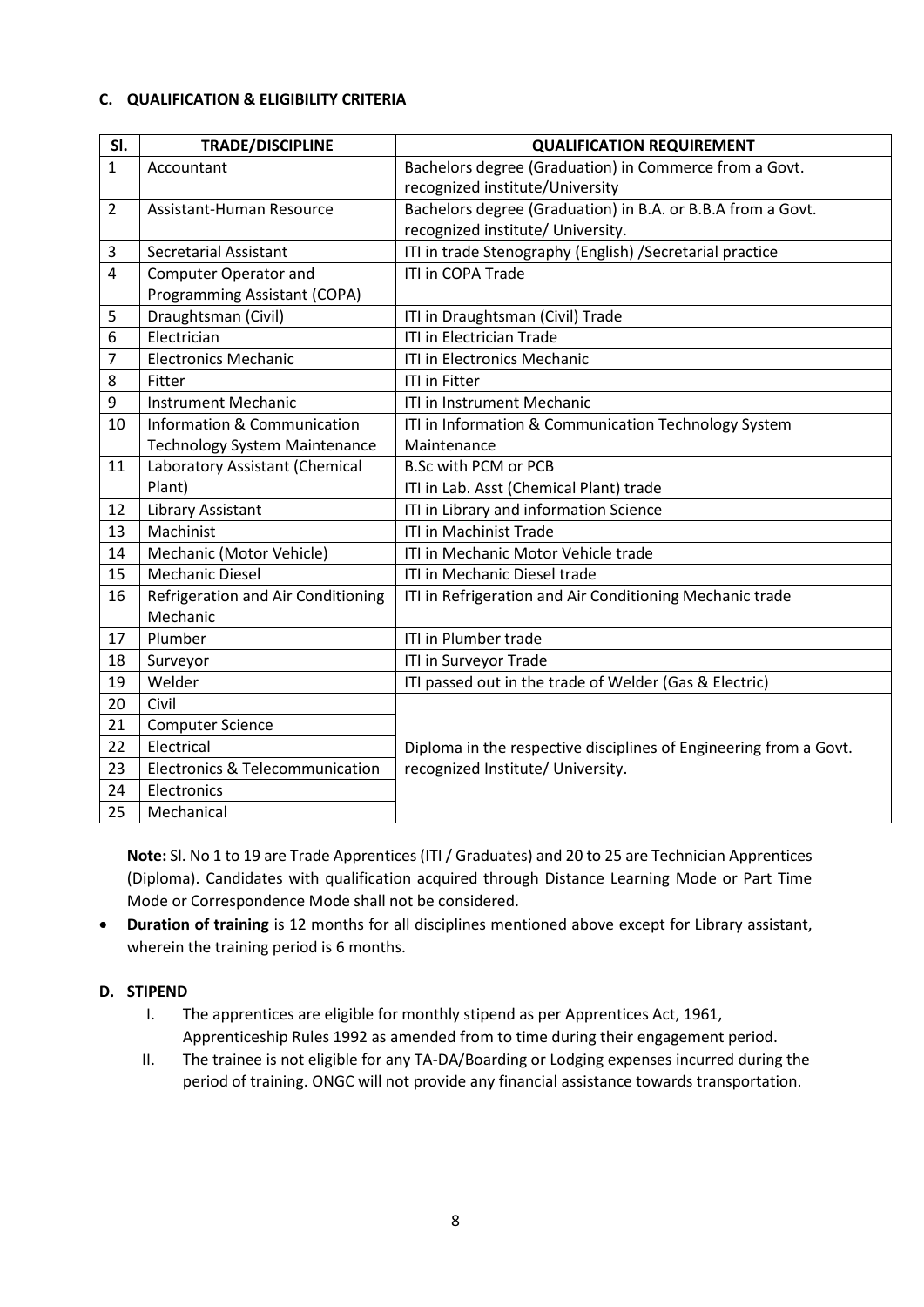## **E. SELECTION**

Selections for engagement of Apprentices would be based on the basis of marks obtained and Merit drawn. In case of a similar number in merit, a person with higher age would be considered. No canvassing or influencing would be acceptable at any time and may render for non-consideration.

### **F. GENERAL CONDITIONS**

- I. Candidates are advised to carefully read the full advertisement for details of eligibility criteria and selection modalities before submission of application.
- II. The candidates should NOT have undergone Apprenticeship earlier or pursuing Apprenticeship Training as per the Apprentices Act, 1961, as amended from time to time.
- III. Candidates, who had training or job experience for a period of one year or more after the attainment of prescribed qualifications, shall NOT be eligible for being engaged as Technician Apprentice.
- IV. Only for Technician Apprentices (for trades mentioned in Sl. No. 20-25) : The applicant for the position should NOT have completed three years after passing of the qualifying examination as on the cut-off date of eligibility i.e. 19.08.2020. In case the date of Declaration of result is not mentioned in the Mark Sheet, the candidate must submit a certificate mentioning the date of publication of result from the Principal of the Polytechnic/ College / Institute from where the candidate pursued his Diploma course at the time of verification of documents.
- **V. ONGC shall have no obligation to offer regular employment to Apprentices during and/or after the completion of the apprenticeship period. After successful completion of Apprenticeship period, candidates shall be relieved from the respective work area.**
- VI. Any corrigendum/addendum etc. or updates with regard to this advertisement shall be made available on our website www.ongcindia.com and www.ongcapprentices.ongc.co.in only. Candidates are thus advised to periodically visit our above websites as all future correspondence and latest information shall be available only on our website.
- VII. Candidates can apply for one Trade Code ONLY. Candidates applying for more than one Trade Code will not be considered for any post and their applications will be summarily rejected. Further, only one mobile number and one email ID can be used for applying for the training. The same mobile number and email ID cannot be used by any other candidate for filling online application for this notification.
- VIII. Candidates with qualification acquired through Distance Learning Mode or Part Time Mode or Correspondence Mode shall not be considered.
- IX. The candidature of the applicant would be provisional and subject to subsequent verification of certificates. In case it is detected at any stage of engagement or thereafter, that a candidate does not fulfil the eligibility norms and/or that he/she has furnished any incorrect/doctored/false information/certificate/documents or has suppressed any material fact(s), his/her candidature will stand cancelled. If any of these shortcomings is/are detected even after engagement, his/her engagement is liable to be terminated.
- X. Engagement of selected candidates is subject to his/her being declared medically fit as per the requirement of the Apprentices Act, 1961. All such engagement will also be subject to all relevant Rules/policies/guidelines of the Corporation.
- XI. The decision of Management will be final and binding on all candidates on all matters relating to eligibility, acceptance or rejection of the applications, mode of selection, cancellation of the selection process either in part or full, higher qualification etc. No correspondence will be entertained in this regard. Filling up of the seats is solely at the discretion of the management based on suitability of candidates and no claim will arise for engagement, if some of these seats are not filled due to unsuitability / insufficient number of candidates.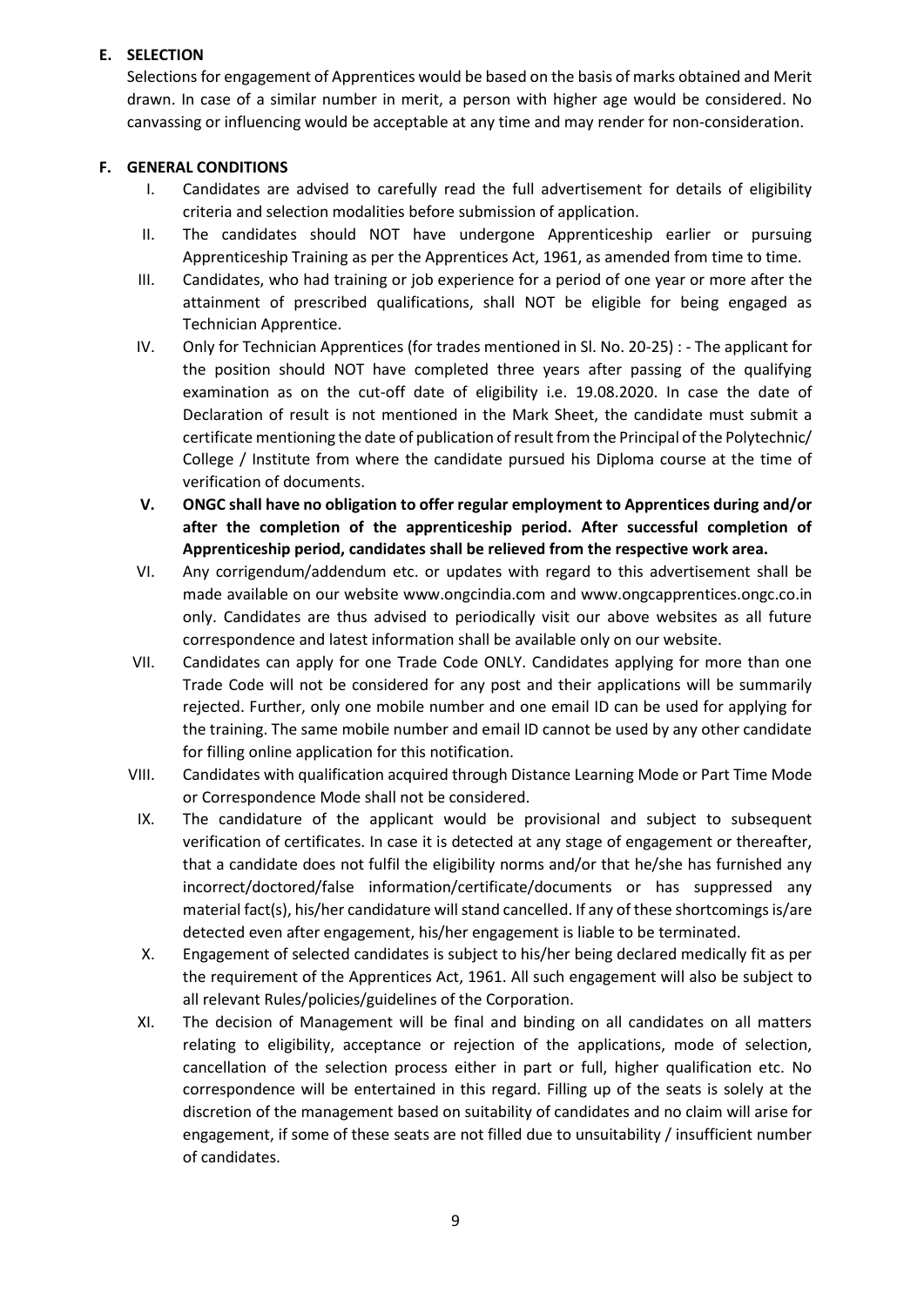- XII. Applications/Registration which are incomplete or not fulfilling the eligibility criteria shall not be considered "Eligible" and treated as "Rejected".
- XIII. Canvassing of any kind shall disqualify the candidate.
- XIV. The service terms and conditions of the apprentices shall be governed by The Apprentices Act, 1961and Rules 1992 as amended from time to time

## **G. REQUIREMENT BEFORE FILLING ON-LINE APPLICATION FORM**

- I. Before applying for above apprentices positions, candidates have to first register themselves in online portals of the following agencies of Govt. of India:
	- (a) For Trade Apprentices- a[t https://apprenticeshipindia.org/](https://apprenticeshipindia.org/) (Trades mentioned in Sl. No 1 to 19)
	- (b) For Technician Apprentices: With the concerned Regional Board of Apprenticeship Training (BOAT) in their portal National Apprenticeship Training Scheme (NATS) under Ministry of Human Resource Development. The link [https://portal.mhrdnats.gov.in/boat/commonRedirect/registermenunew!register](https://portal.mhrdnats.gov.in/boat/commonRedirect/registermenunew!registermenunew.action) [menunew.action](https://portal.mhrdnats.gov.in/boat/commonRedirect/registermenunew!registermenunew.action) (Trades mentioned in Sl. No 20 to 25)
- **II. After successful registration with the above agencies, a registration number will be generated and the candidate has to mention this registration number while applying for apprentices positions in ONGC website www.ongcapprentices.ongc.co.in**
- III. It may be noted that in case candidate does not pre-register themselves online with concerned BOAT/ MSDE and subsequently after selection as apprentice in ONGC, their registration of contract as apprentice does not happen with BOAT/ NSDC/RDSDEs due to any reason, the candidate himself shall be responsible for the same and shall not be considered for engaging as apprentice. In such case, candidature of the applicant will stand cancelled and offer shall be issued to next candidate from the panel.
- IV. The candidate must have an active email ID and Mobile Number which must be valid for at least next one year. All future communication including Corrigendum/Addendum with regard to this advertisement with candidate will take place only through www.ongcapprentices.ongc.co.in , www.ongcindia.com / e-mail / SMS Alerts.
- V. The candidate should have scanned copy of colour photograph (Size: between 20-50 KB in JPG Format) and signature in black ink (Size: between 10-30 KB in JPG Format) etc. ready before applying on-line.
- VI. The candidate must ascertain the correctness of all information before filling in the Online Application Form and its final submission.
- VII. The candidate shall be wholly/exclusively responsible for the information provided in his/her online application form.
- VIII. After successfully applying/registration of Online Application, the candidate must take a print out of the filled-in online application for future reference.

### **H. HOW TO APPLY**

- i. Candidates meeting the above prescribed eligibility criteria should visit our ONGC website **www.ongcapprentices.ongc.co.in and apply online from 29.07.2020 11:00 HRS till 17.08.2020 by 18:00 hours.**
- ii. Paper based applications will NOT be accepted**.**
- iii. There are two steps for Registration process. Part-I & Part-II. In Part-I registration, candidate has to fill his/her basic details like name, category etc. and has to create his own password. After successful Part-I registration, system generated registration number is sent in his registered email id/SMS. With this registration number, candidate has again to login into the system with the password generated by him. Candidates are advised to remember registration number and password for future reference/use.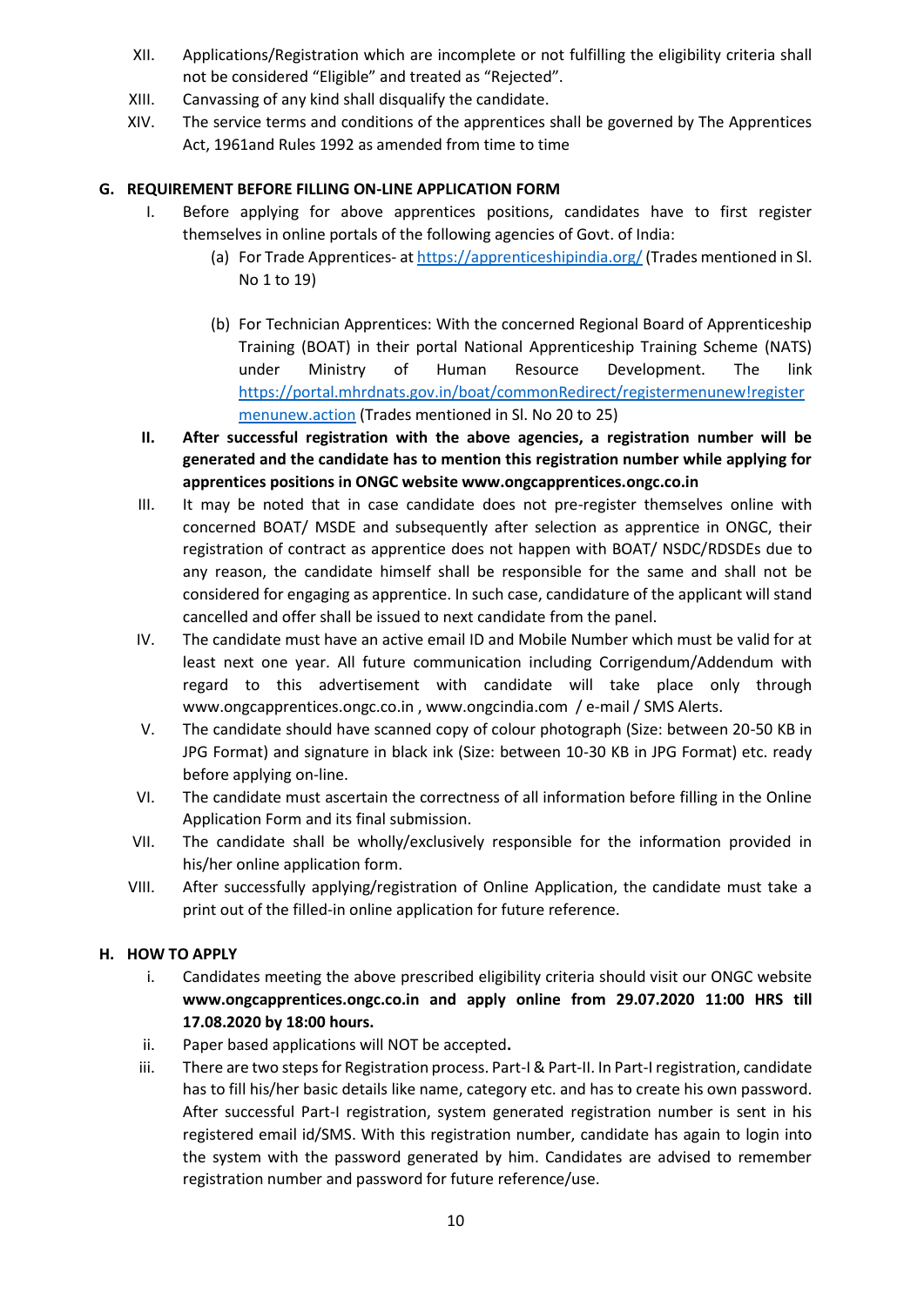iv. In Part-II registration, candidate has to upload his scanned photograph and signature and furnish educational qualification, experience details etc. and submit the same. This is the final submission process and after that candidate cannot change the details furnished. Candidates are therefore advised to furnish the details in the portal carefully and check the same before final submission.

## **I. JOINING AND VERIFICATION OF DOCUMENTS**

- I. The verification of the original documents shall be done prior to joining on a specific date. A registration form will be generated once the candidate is selected. A print out of the same may be taken from the website and brought during document verification.
- II. The list of documents and originals to be brought for verification shall be intimated to the selected candidates.
- **III. Joining of candidates at specific work centres shall occur as soon as the pandemic of COVID -19 situation improves. In the interim period, the selected candidates will be intimated of their selection via E-mail / SMS alert.**

## **J. IMPORTANT DATES**

| Issue of advertisement and call for applications | 29 <sup>th</sup> July 2020         |        |             |        |    |                              |
|--------------------------------------------------|------------------------------------|--------|-------------|--------|----|------------------------------|
| opening                                          | of                                 | online | application | portal | at | 29th July 2020 11:00         |
| www.ongcapprentices.ongc.co.in                   | <b>HRS</b>                         |        |             |        |    |                              |
| Last date for receiving of applications          |                                    |        |             |        |    | 17 <sup>th</sup> August 2020 |
|                                                  | 18:00 HRS                          |        |             |        |    |                              |
| Date of Result/Selection                         | 24 <sup>th</sup> August 2020       |        |             |        |    |                              |
| Receive confirmation from candidates             | 24 <sup>th</sup> August 2020 - 1st |        |             |        |    |                              |
|                                                  | September 2020                     |        |             |        |    |                              |

Note: However, in case of insufficient receipt of applications or non-availability of the required number of suitable candidates, ONGC reserves its right to extend the date of application at its own discretion.

For any further query please contact at ongc\_skilldev@ongc.co.in